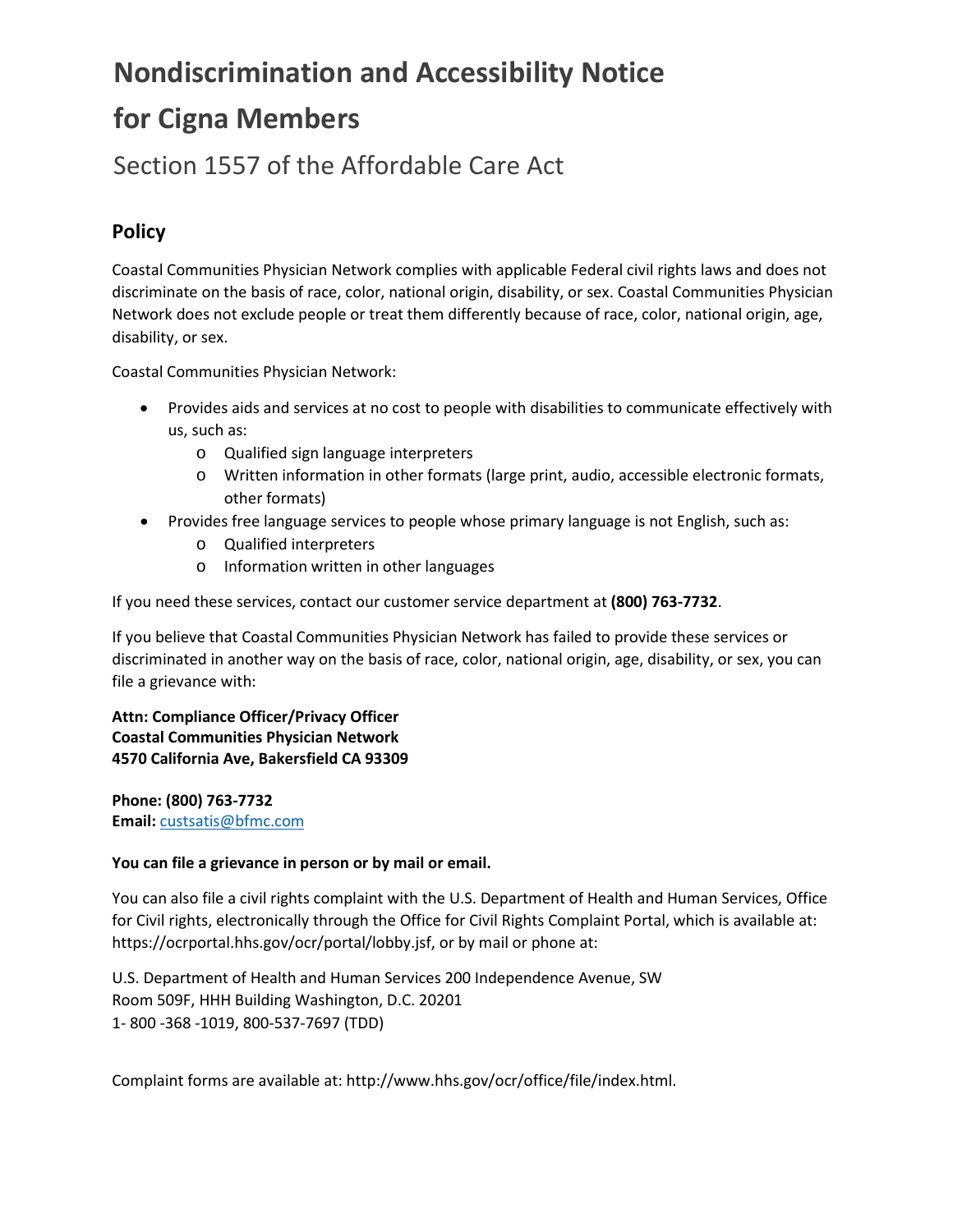## **Nondiscrimination and Accessibility Notice**

## **for Cigna Members**

### Section 1557 of the Affordable Care Act

Such complaints must be filed within 180 days of the date of the alleged discrimination.

#### **Getting Help in Your Language**

#### **English**

ATTENTION: If you speak another language, language assistance services, free of charge, are available to you. Call 1-800-806-2059 (TTY: 711).

#### **Español (Spanish)**

ATENCIÓN: Si habla español, tiene a su disposición servicios gratuitos de asistencia lingüística. Llame al 1-800-806-2059 (TTY: 711).

#### **Tiếng Việt (Vietnamese)**

CHÚ Ý: Nếu bạn nói Tiếng Việt, có các dịch vụ hỗ trợ ngôn ngữ miễn phí dành cho bạn. Gọi số 1-800-806-2059 (TTY: 711).

#### **Tagalog (Tagalog ̶Filipino)**

PAUNAWA: Kung nagsasalita ka ng Tagalog, maaari kang gumamit ng mga serbisyo ng tulong sa wika nang walang bayad. Tumawag sa 1-800-806-2059 (TTY: 711).

### **한국어 (Korean)**

주의: 한국어를 사용하시는 경우, 언어 지원 서비스를 무료로 이용하실 수 있습니다. 1-800-806-2059 (TTY: 711)번으로 전화해주십시오.

#### **繁體中**文**(Chinese)**

注意:如果您使用繁體中文,您可以免費獲得語言援助服務。請致電 1-800-806-2059 (TTY: 711)。

#### Հ այ ե ր ե ն **(Armenian)**

ՈՒՇԱԴՐՈՒԹՅ ՈՒՆ՝ Եթե խո ս ո ւ մ եք հ այ ե ր ե ն , ապա ձեզ ան վ ճ ար կ ար ո ղ են տր ամ ադ ր վ ե լ լ ե զ վ ակ ան աջ ակ ց ո ւ թյ ան ծ առ այ ո ւ թյ ո ւ ն ն ե ր : Զան գ ահ ար ե ք 1-800-806-2059 (TTY: 711):

#### **Русский (Russian)**

ВНИМАНИЕ: Если вы говорите на русском языке, то вам доступны бесплатные услуги перевода. Звоните 1-800-806-2059 (TTY: 711):.

#### **(Farsi (**فارسی

نبصورت رایگان برای شما **توجه**: اگر به زبان فارسی گفتگو � کنید، تسه�الت زبای